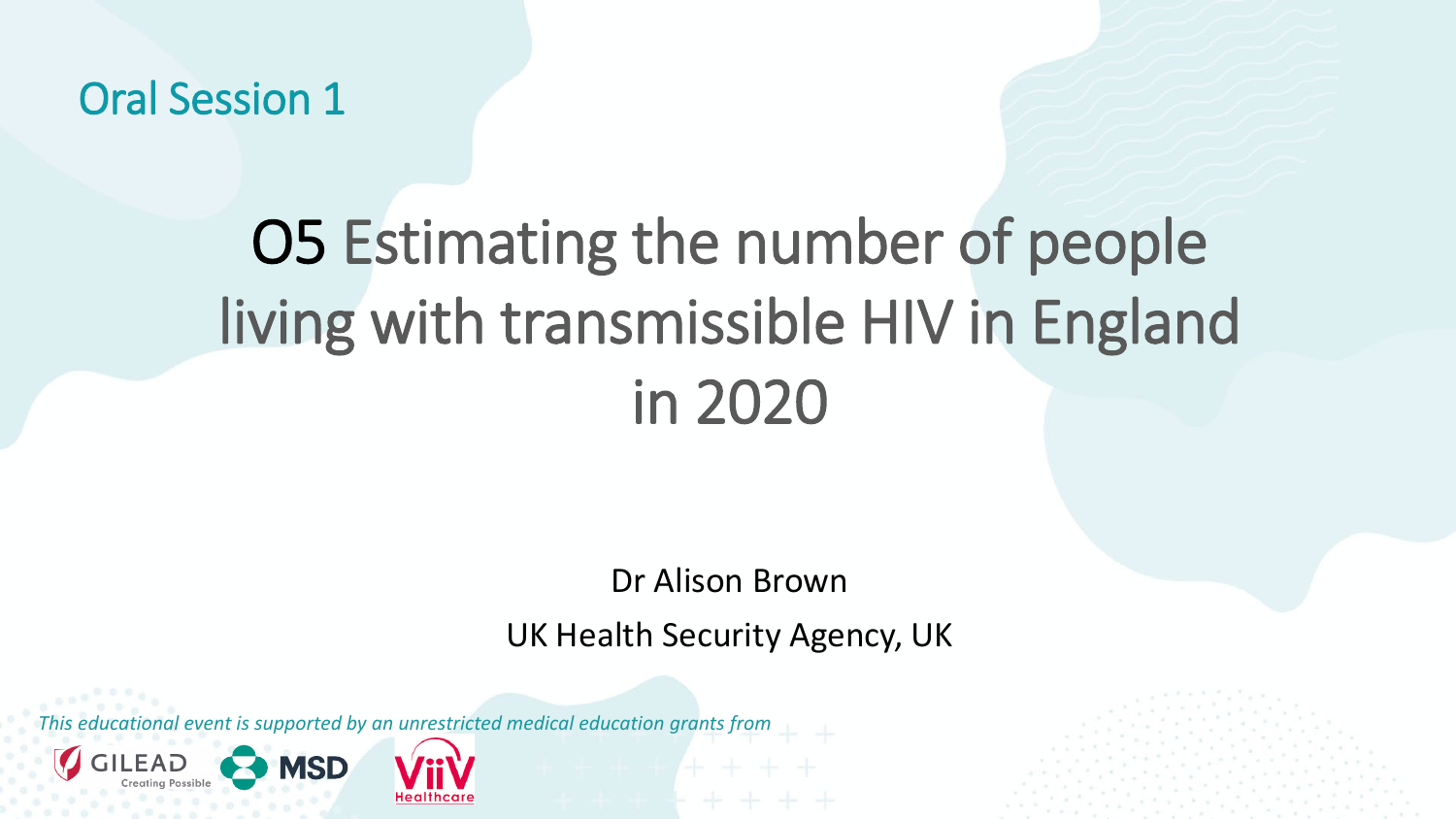

## 2022 Spring<br>Conference

Wed 20th - Fri 22nd April Manchester Central, Manchester

## O05 -Estimating the number of people living with transmissible HIV in England in 2020

Veronique Martin, UK Health Security Agency (UKHSA)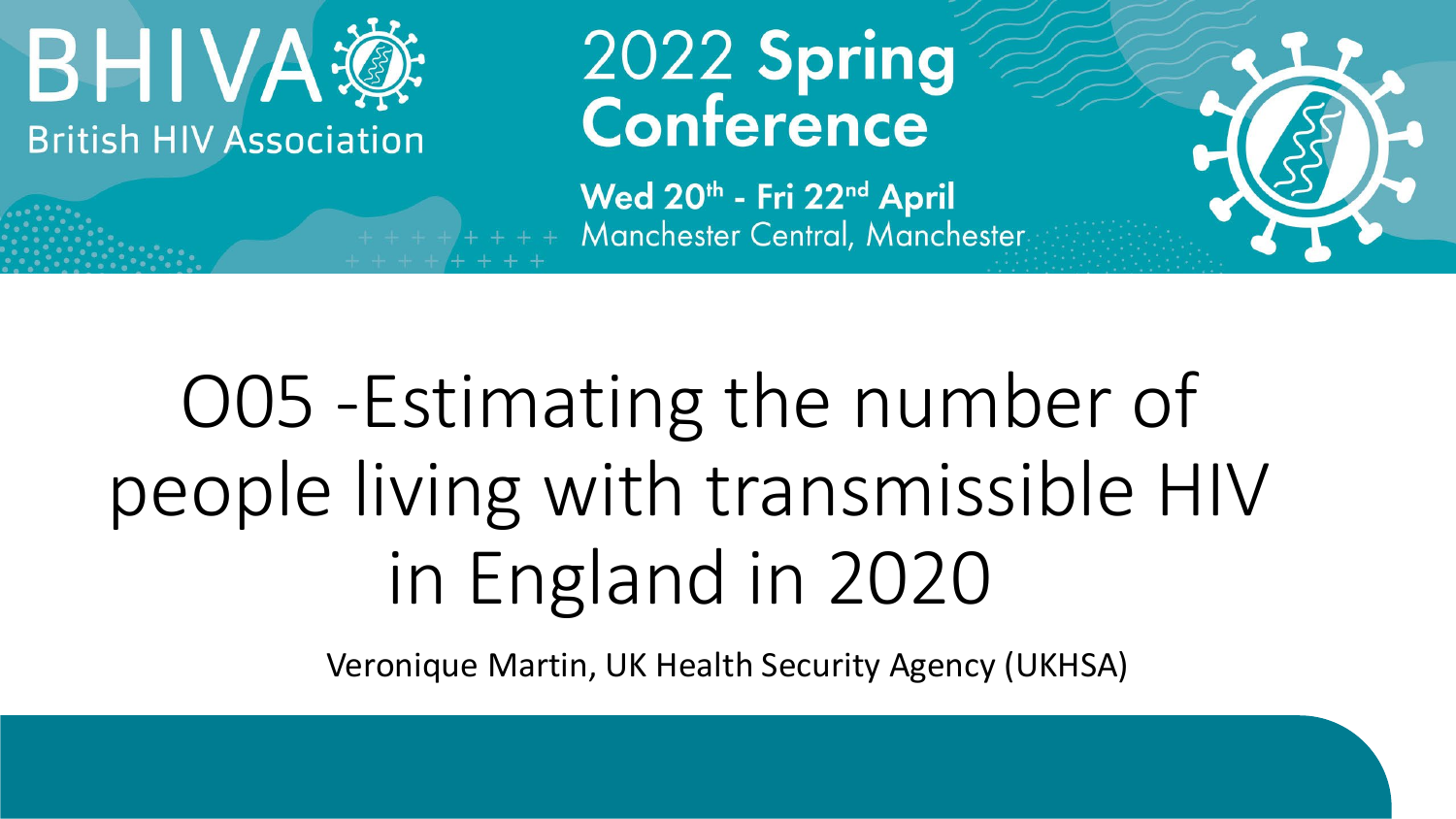#### Continuum of HIV care and UNAIDS targets: England, 2020

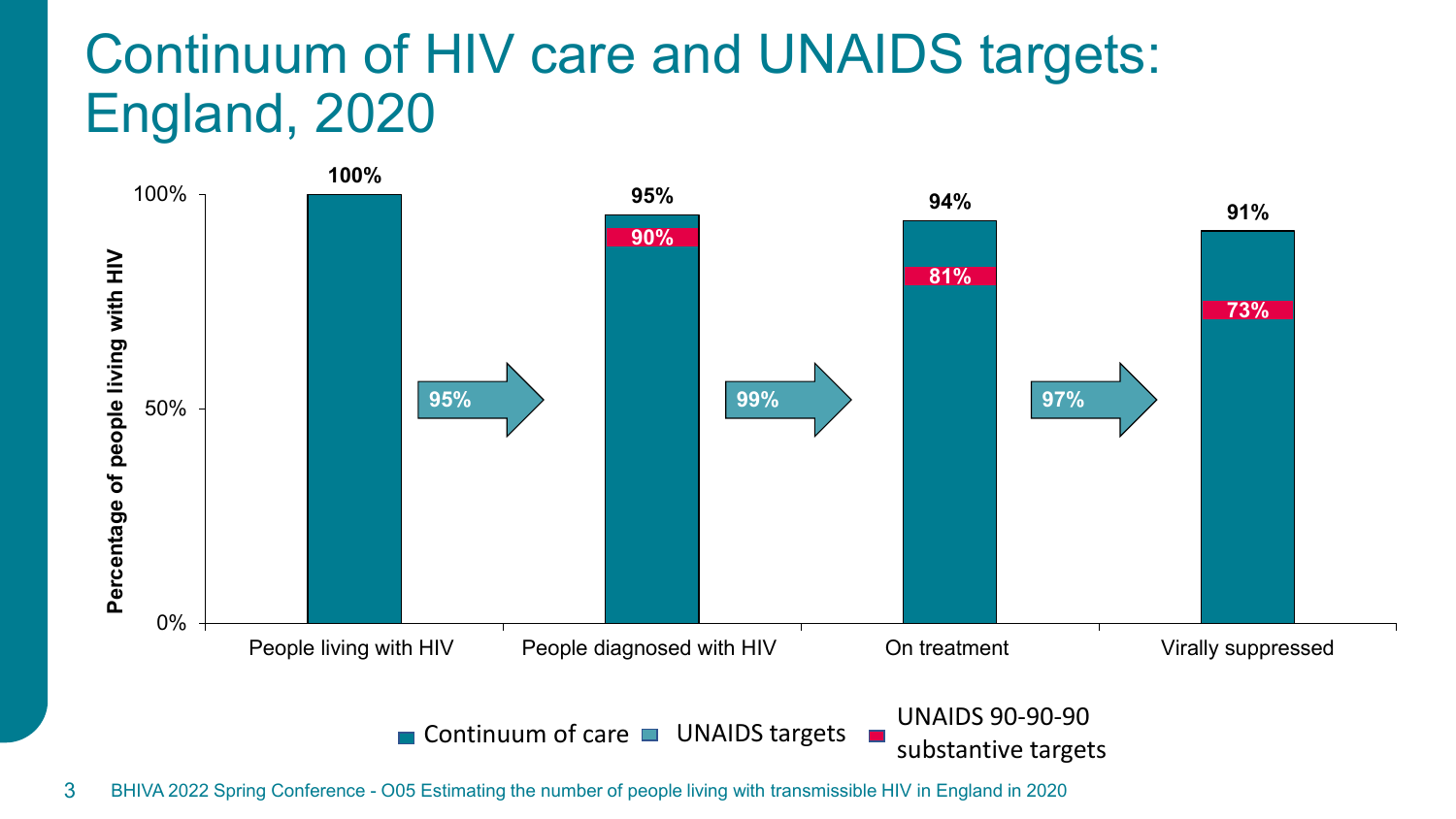#### Estimated number of people with transmissible levels of HIV: England, 2020

• An estimated **19,800** people had transmissible levels of virus in 2020, corresponding to **20%** of the estimated 97,740 (95% credible interval [95% CrI] 96,400–100,060) people living with HIV in England.

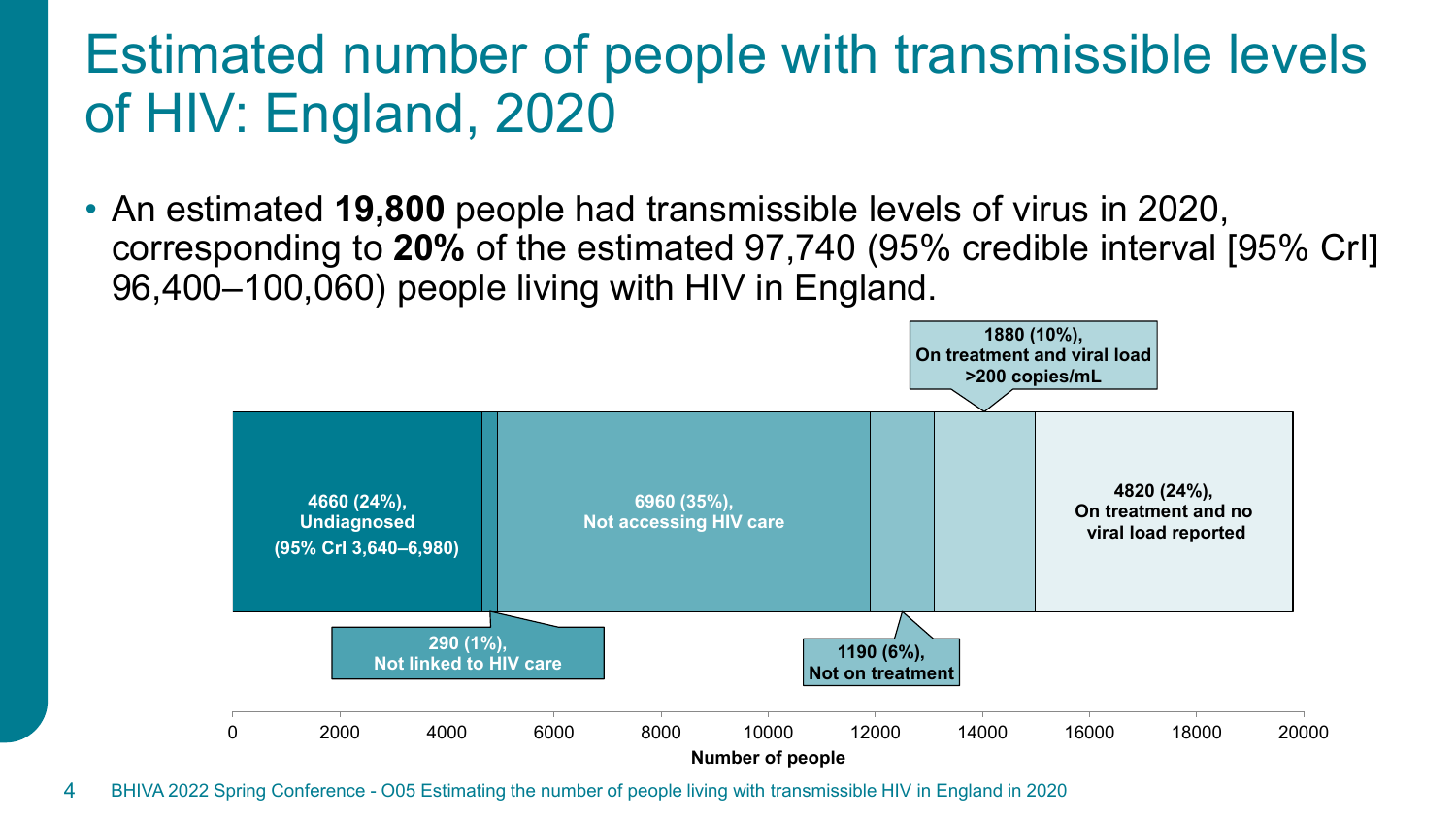#### Estimated number of people living with undiagnosed HIV: England, 2020 **Definition:** undiagnosed numbers were estimated using a Multi-

Parameter Evidence Synthesis (MPES) statistical model that

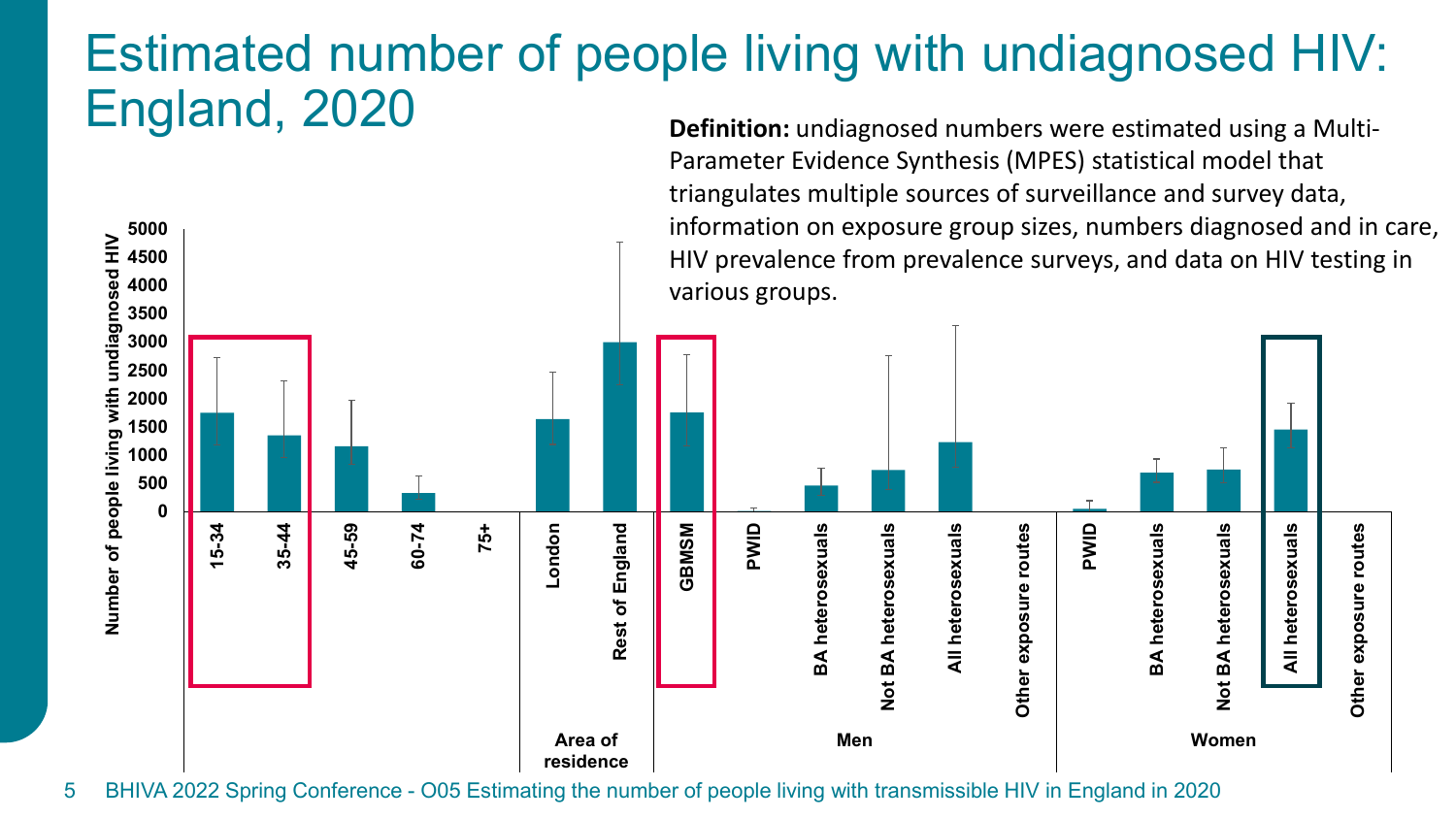#### Number of people diagnosed in 2020 who did not attend HIV care by age group: England, 2020

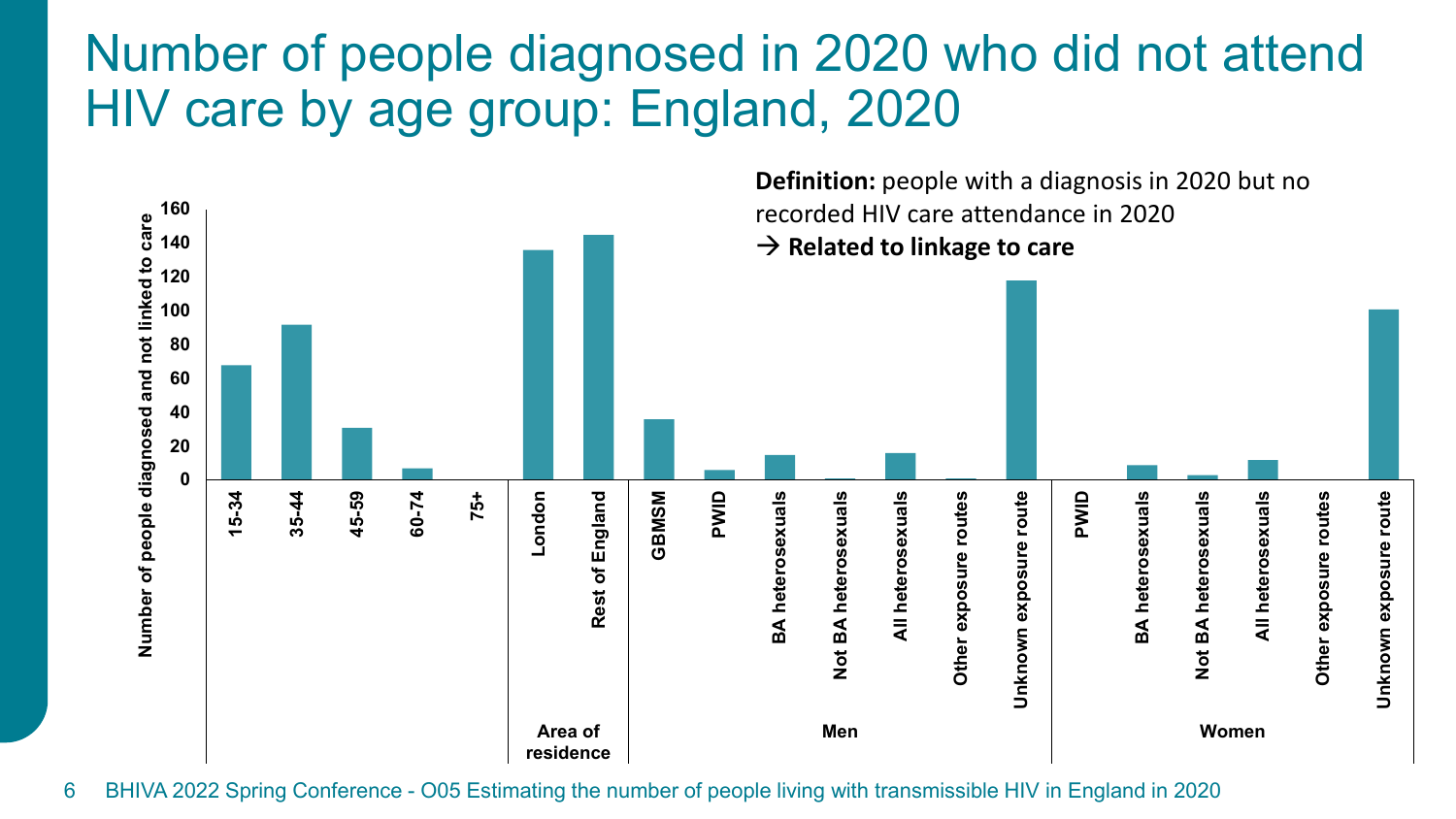#### Number of people seen in 2019 not accessing HIV care in 2020: England, 2020

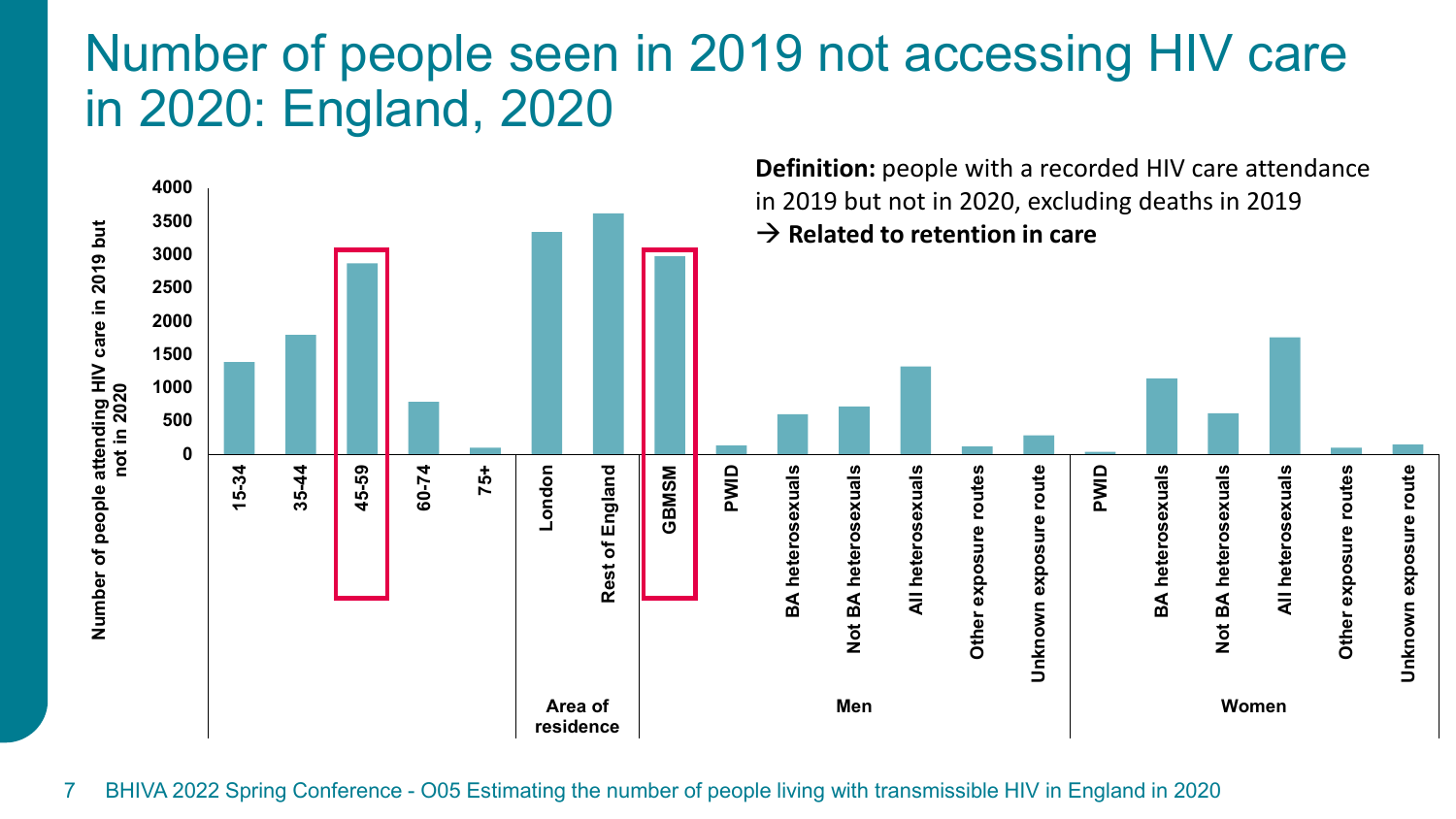#### Number of people attending HIV care not on ART: England, 2020

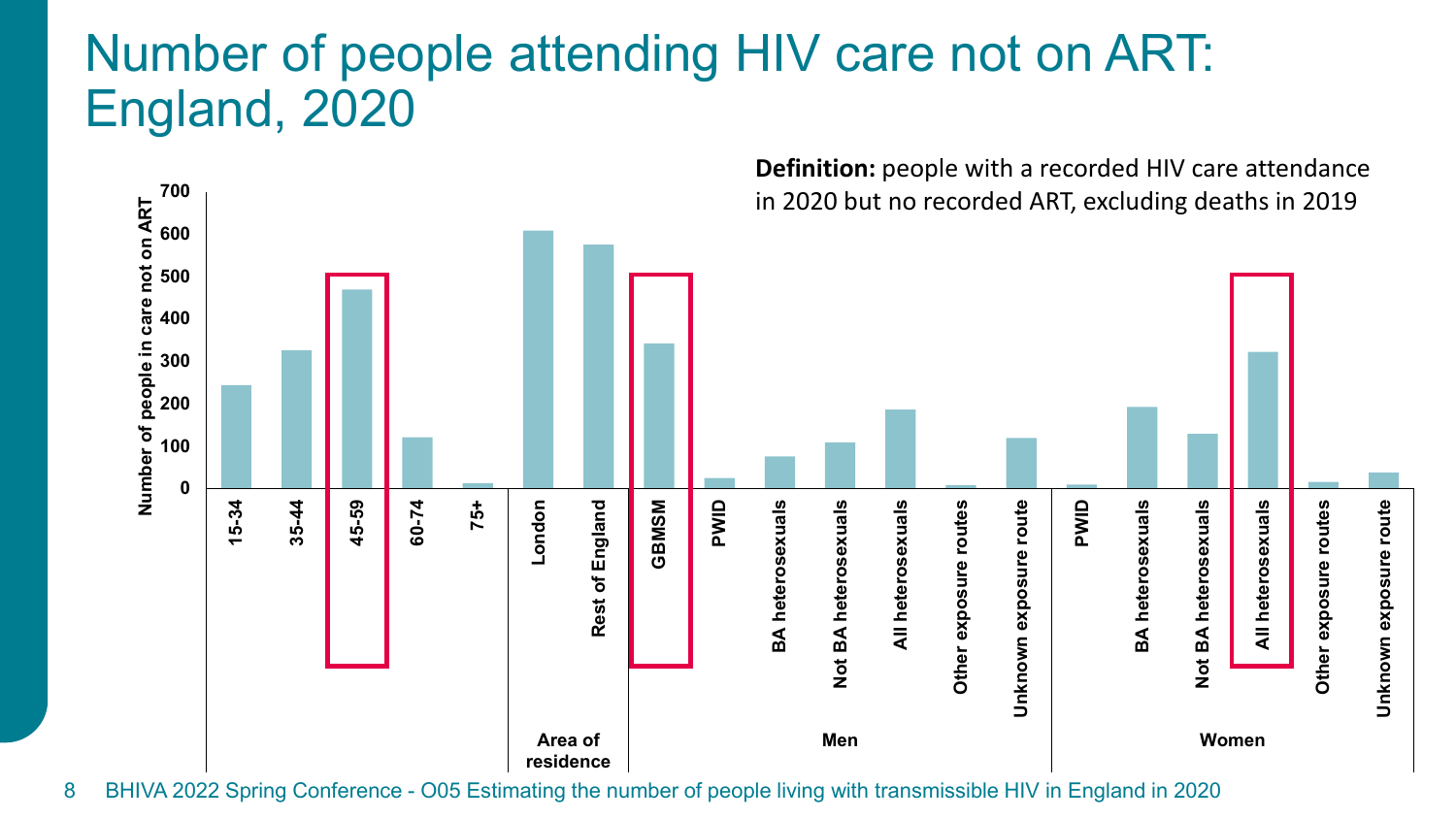#### Number of people on ART with transmissible viral load: England, 2020

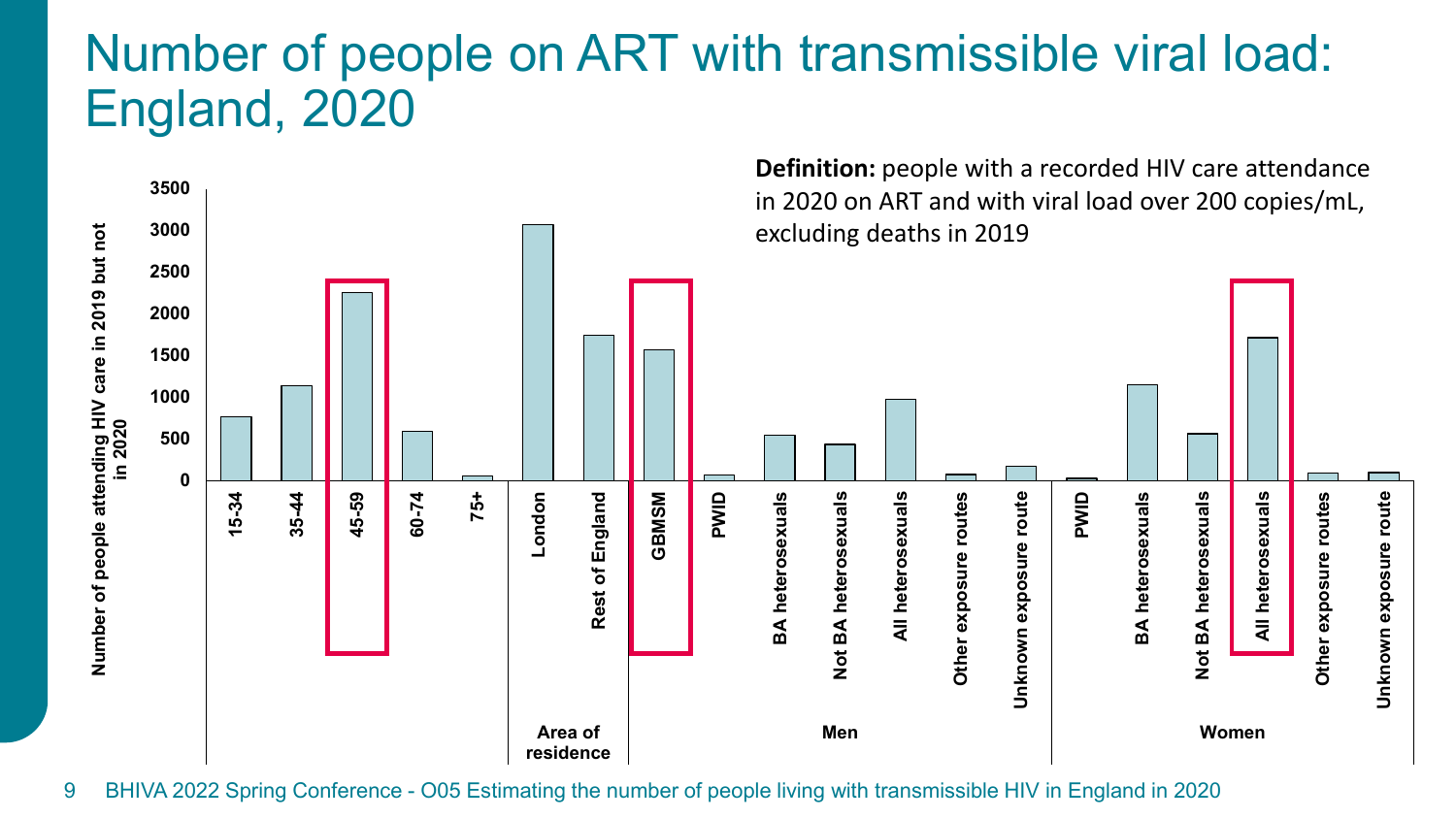#### Number of people on ART with no reported viral load: England, 2020

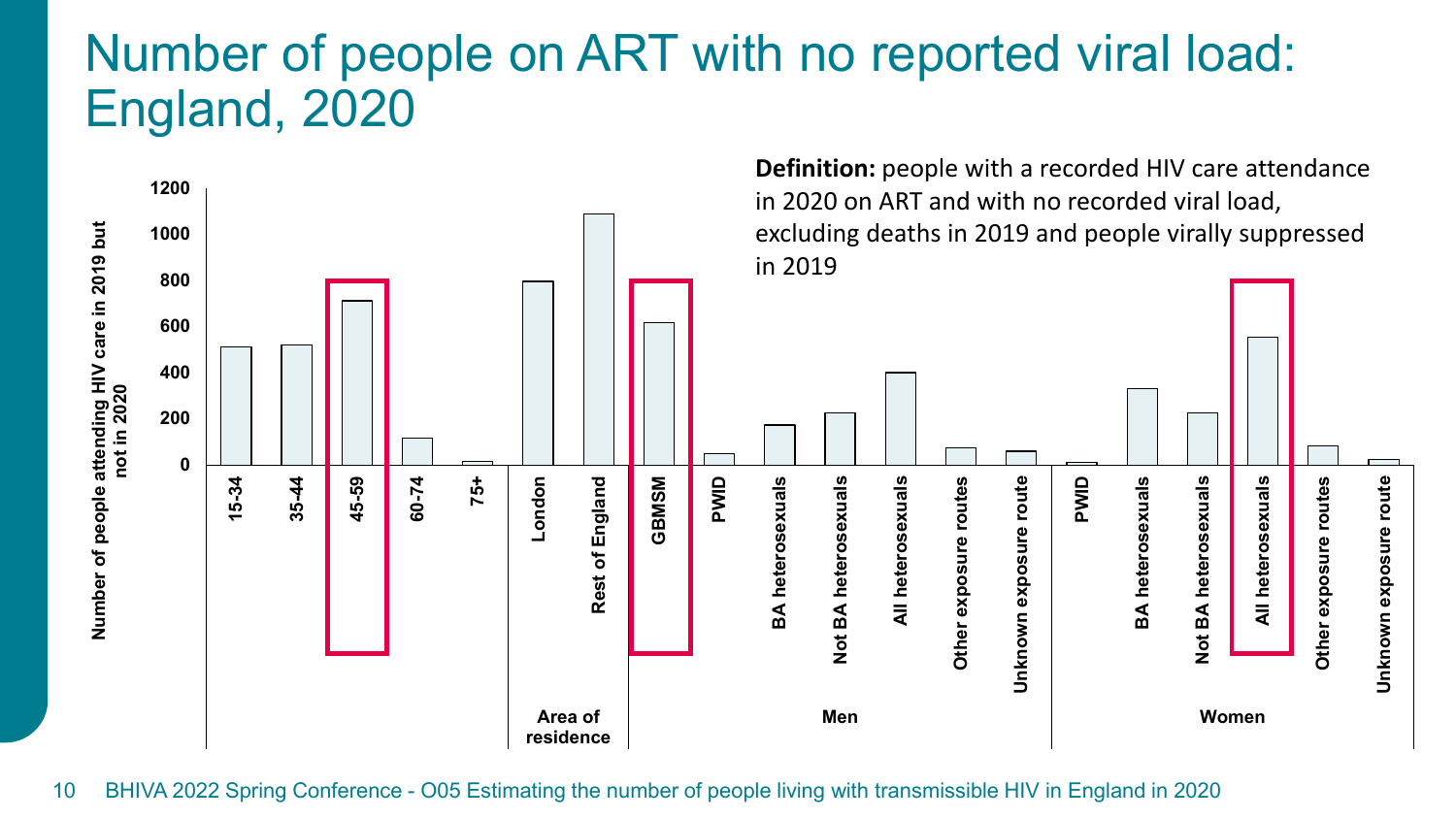#### **Conclusion**

- In 2020, we estimate that 24% of individuals living with transmissible levels of virus were undiagnosed in England.
- The remaining 76% of individuals with transmissible levels of virus were living with diagnosed HIV.
- To end HIV transmission, we must reduce the number of people with transmissible virus through prevention and prompt testing, and also by ensuring those living with diagnosed HIV receive support to remain in care, on treatment, and virally suppressed with a good quality of life.
- Understanding why certain populations are less likely to be diagnosed or engage in care and designing Interventions targeted to those populations will ensure the end of HIV transmission.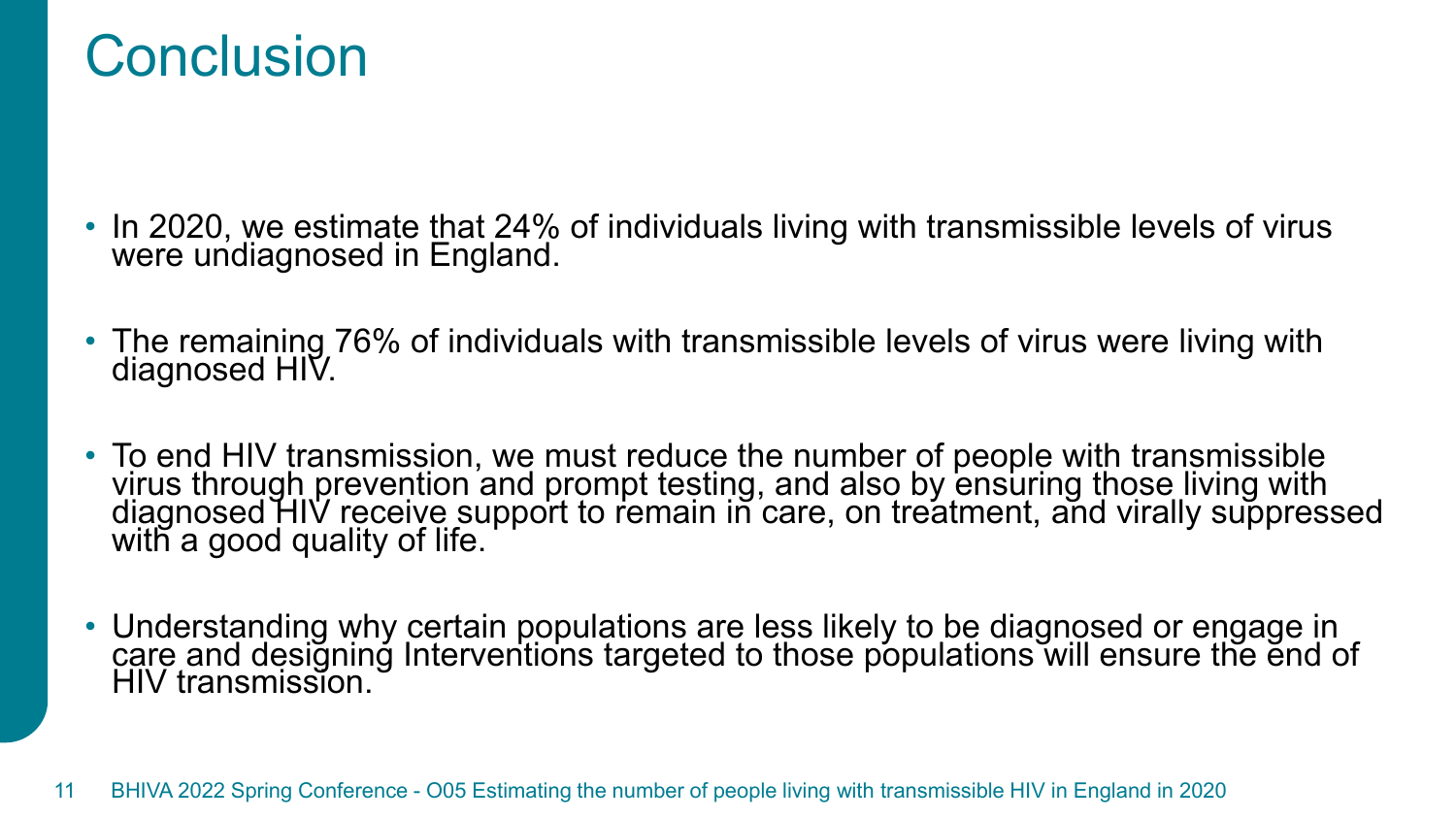#### Thank you to our wonderful team and colleagues

#### **HIV Team**

- Adamma Aghaizu
- Alison Brown

• James Lester

• Janice Morgan

• Joan Ekajeh

• Mark McCall

• Neil Mackay

• Nic Cooper

• Nicky Connor

• Sonia Rafeeq

• Valerie Delpech

- Amina Addow
- Amber Newbigging-Lister
- Ammi Shah
- Ann Sullivan
- Carole Kelly
- Cuong Chau

#### **Modelling Team**

- Anne Presanis
- Daniela De Angelis
- Peter Kirwan
- Ross Harris
- **UKHSA and NHSE/I colleagues**
- Debbie Mou
- Gary Murphy
- Hamish Mohammed
- Helen Peters
- Holly Mitchell
- Jennifer Toswill
- John Saunders
- Kate Folkard
- Katy Sinka
- Natasha Ratna
- Ruth Simmons
- Sara Croxford
- Suzy Sun

**Thank you to our colleagues at UKHSA, NHS and DHSC, and especially to our reporters!**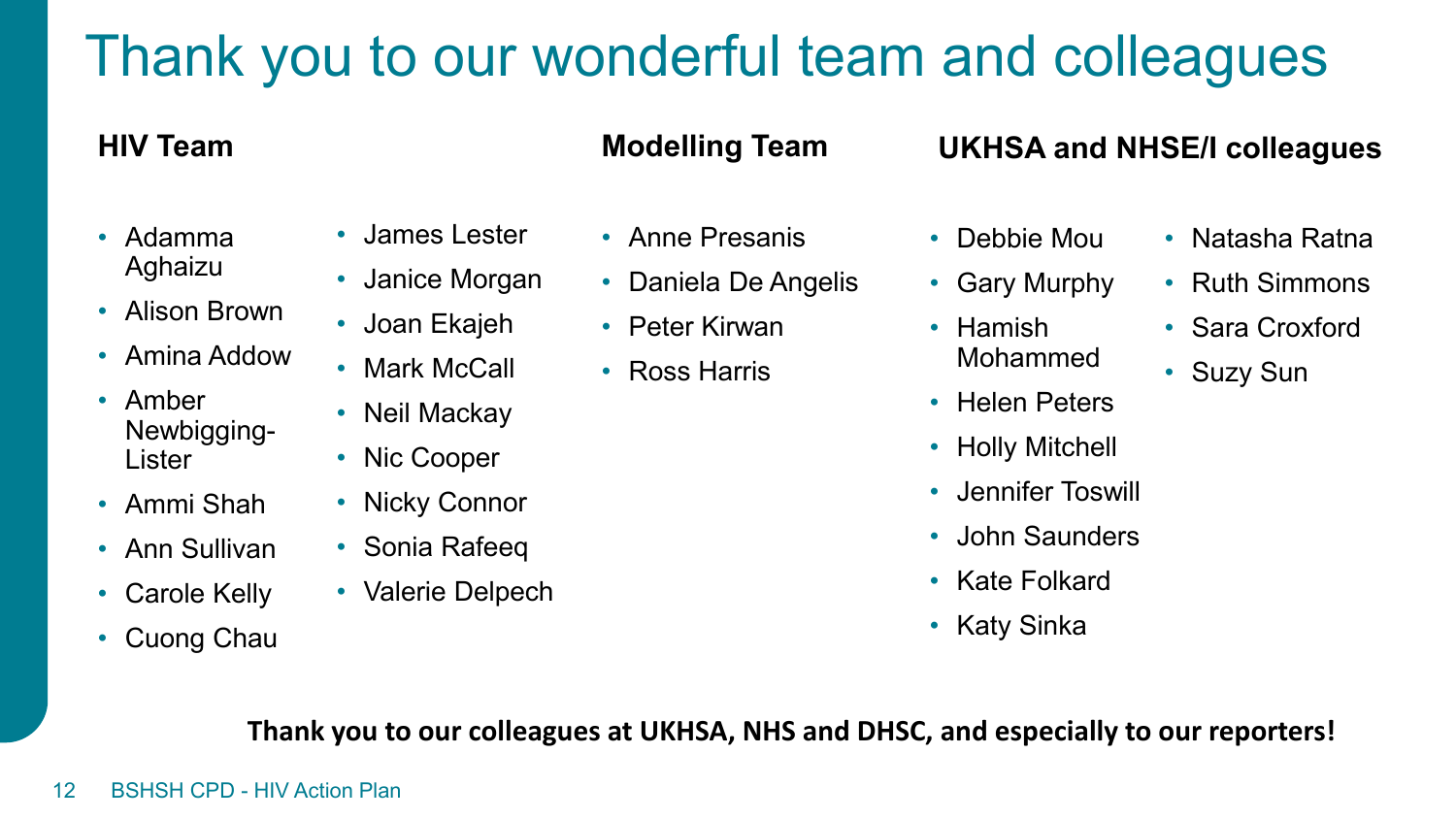## Other slides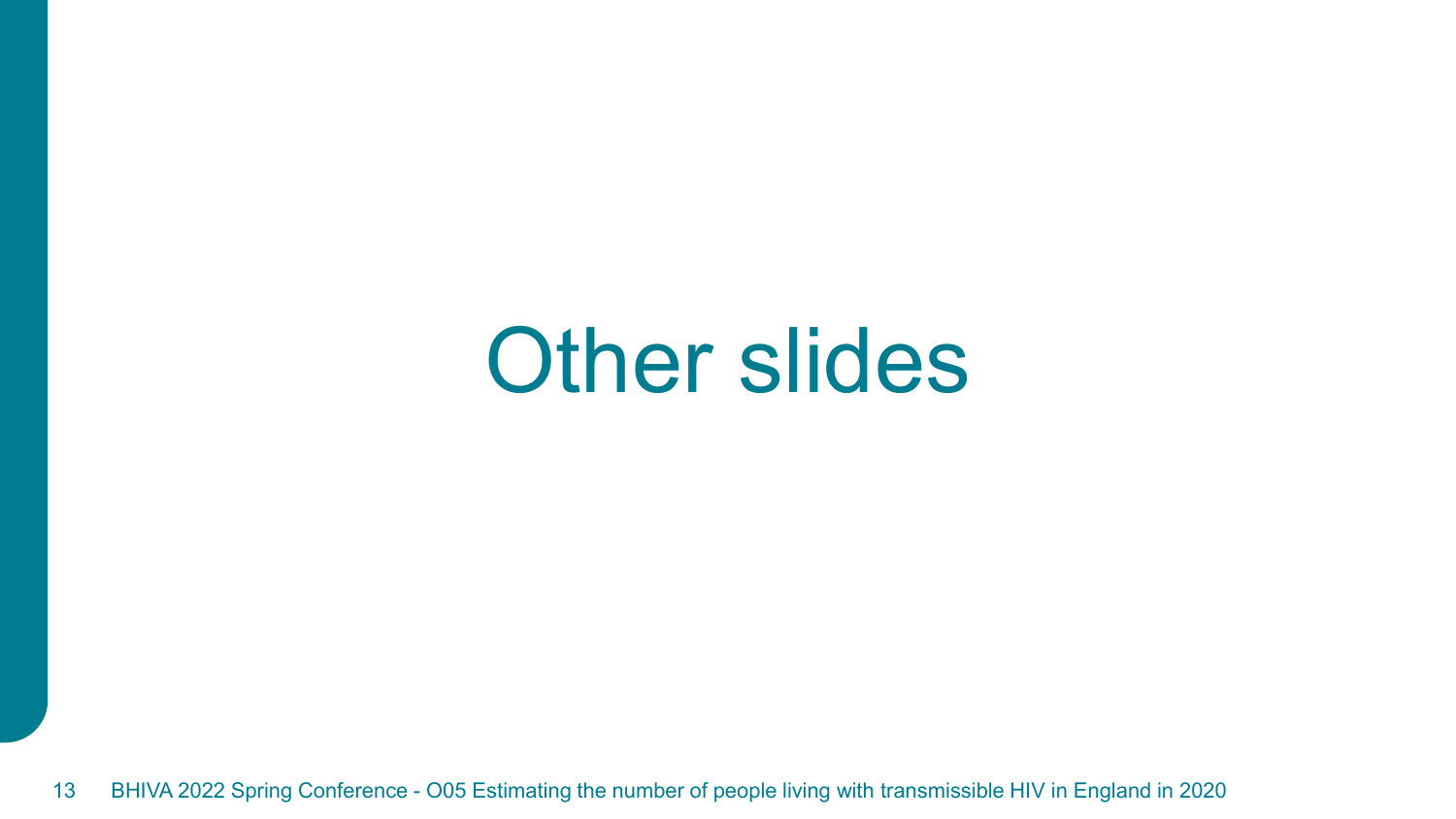Estimated number of people living with undiagnosed HIV by probable route of exposure and ethnicity: England, 2020

Total living with HIV = 97,700 (CrI : 96,400 to 100,100 ) Total diagnosed = 93,000 (CrI : 92,300 to 93,800) Total undiagnosed = 4,700 (CrI : 3,600 to 7,000)

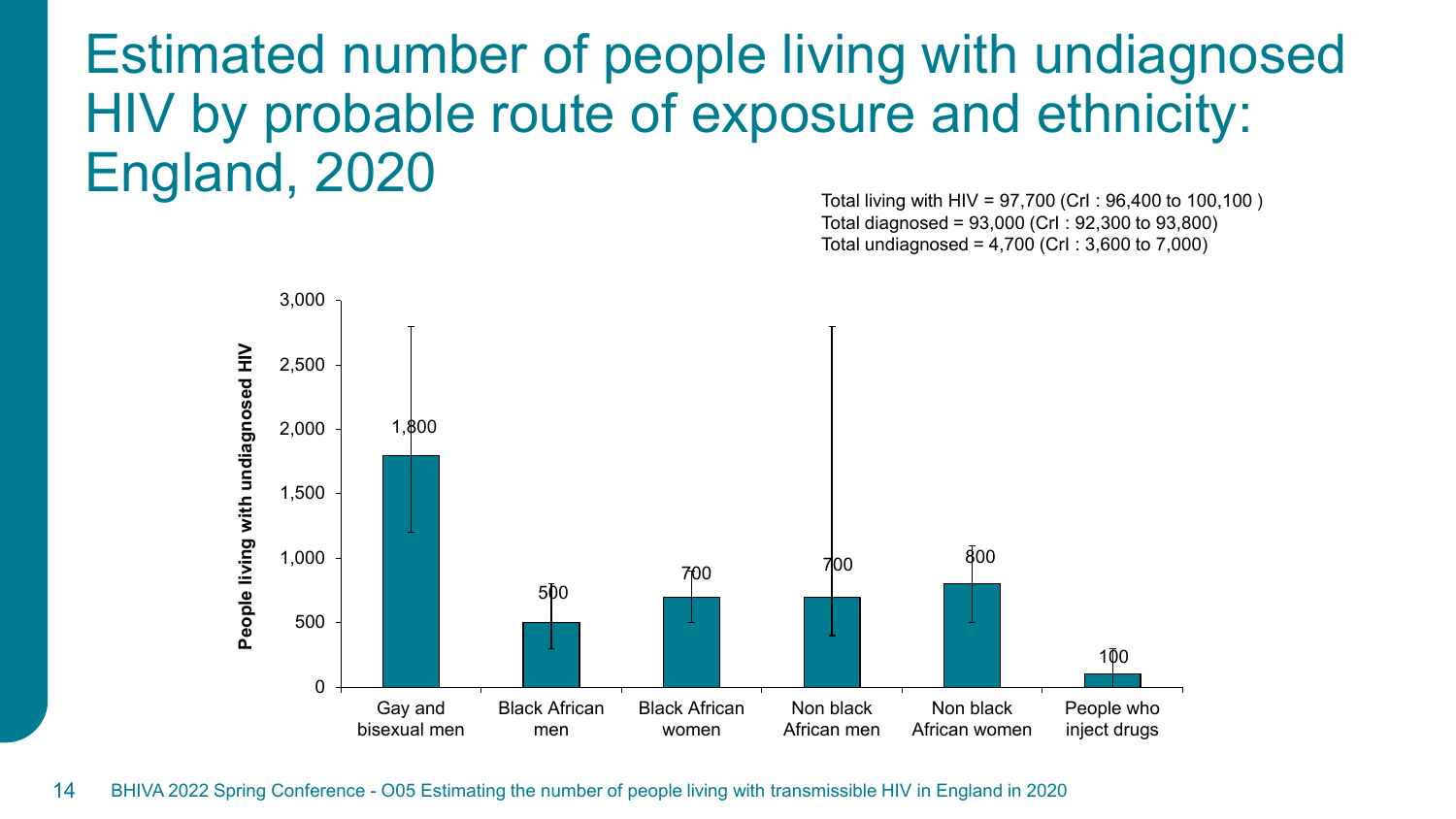#### Estimated number of people living with undiagnosed HIV by age group: England, 2020

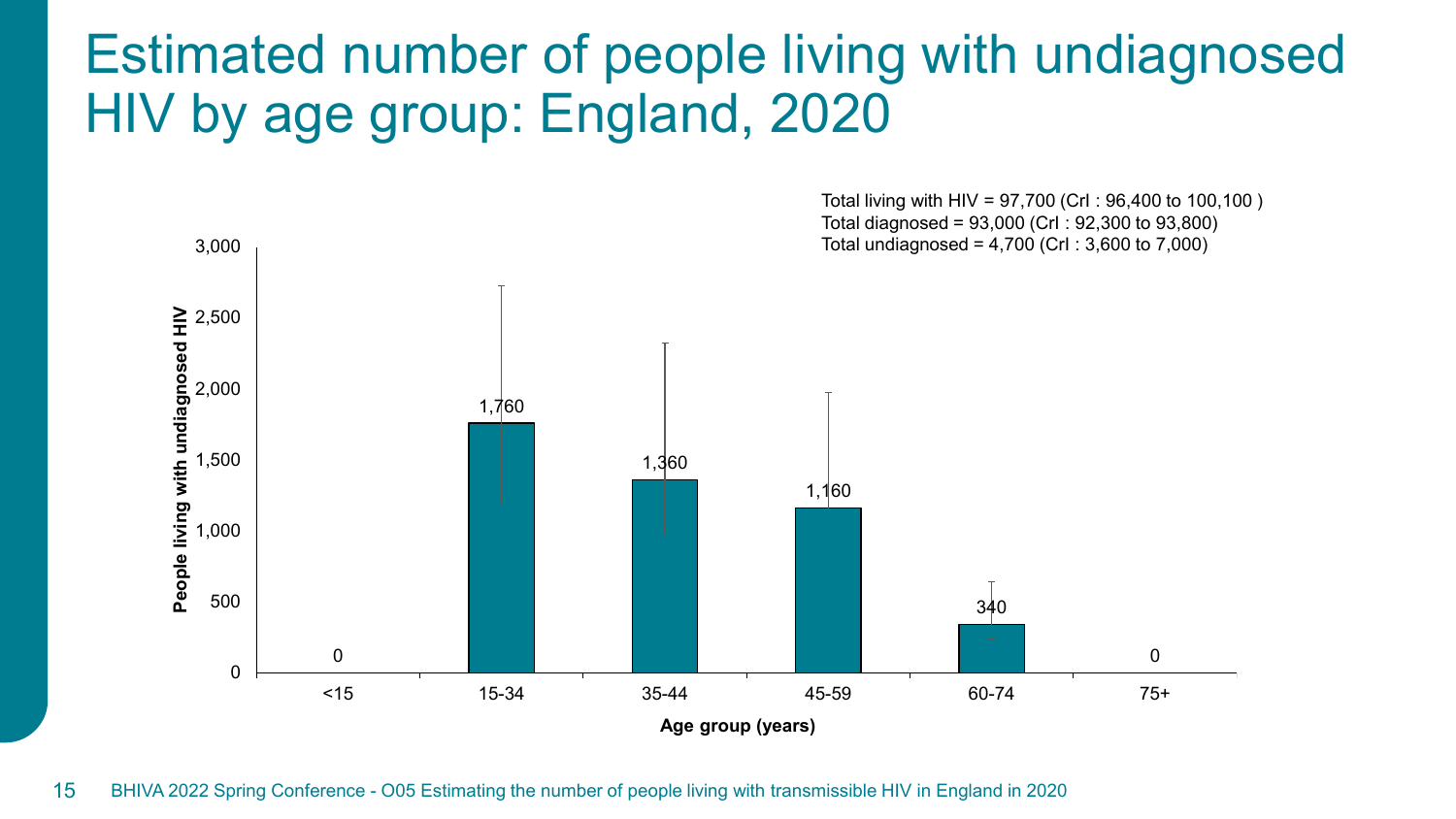#### Number of people not accessing HIV care by age group: England, 2020

Definition: people with recorded HIV care in 2019 but not in 2020, excluding deaths in 2019 - Retention in care